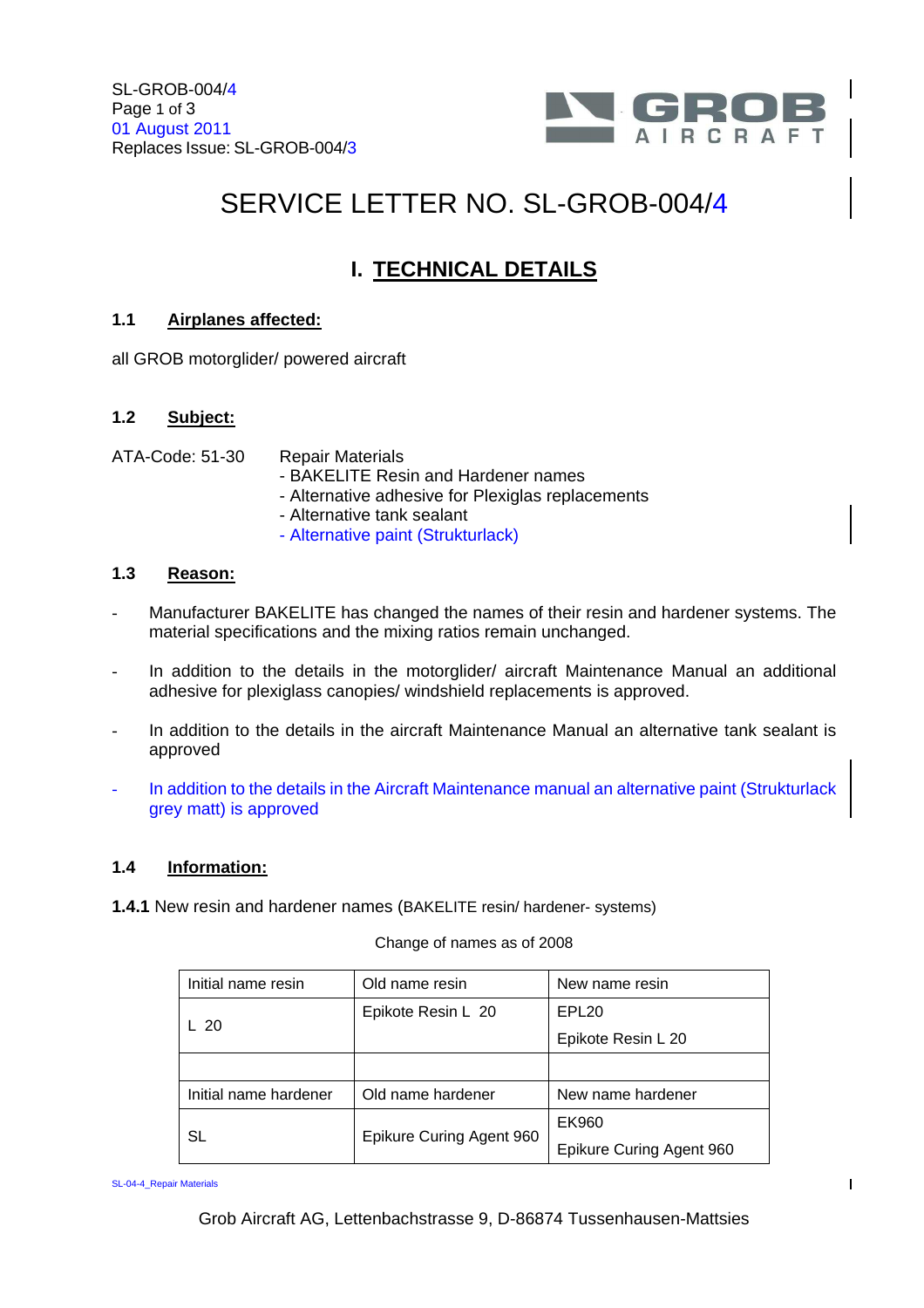

| <b>SL 75</b>          | Not existing any longer  | MGSLHSL75                       |
|-----------------------|--------------------------|---------------------------------|
|                       |                          | <b>Epikure Curing Agent</b>     |
|                       |                          | MGS LH SL 75                    |
| Initial name hardener | Old name hardener        | New name hardener               |
| <b>VE 2896</b>        | Epikure Curing Agent 196 | EK02896                         |
|                       |                          | Epikure Curing Agent 02896      |
| <b>VE 2723</b>        | Epikure Curing Agent 573 | EK573                           |
|                       |                          | <b>Epikure Curing Agent</b>     |
| H 91                  | Epikure Curing Agent 101 | EK111                           |
|                       |                          | <b>Epikure Curing Agent 111</b> |

**1.4.2** The following adhesive is approved as an additional alternative to the details given in the Maintenance Manuals for plexiglass replacements:

#### **AGOMET® U3**

**NOTE:** For the use the manufacturers instructions (e.g. mixing ratio, curing, expiry date, storage etc.) must be followed.

**1.4.3** As a replacement for the obsolete tank sealant PR 1224 the following tank sealant is approved as Grob Standard **GS281001** additionally to the details given in the Maintenance Manuals for tank sealants:

#### **PRC-DeSoto PR-1776M Class B**

**NOTE:** For the use the manufacturers instructions (e.g. mixing ratio, curing, expiry date, storage etc.) must be followed.

- **1.4.4** As a replacement for the obsolete Alexit Strukturlack Z422 grey (used for cockpit and canopy inner side painting) the following paint is approved additionally to the details in the Maintenance Manuals:
	- **RELIDUR Strukturlack 466-80 (7487 grey 19301 matt)**
	- **RELIDUR hardener 405-80**
	- **RELIDUR thinner 8509**

**NOTE:** For the use the manufacturers instructions (e.g. mixing ratio, curing, expiry date, storage etc.) must be followed.

SL-04-4\_Repair Materials